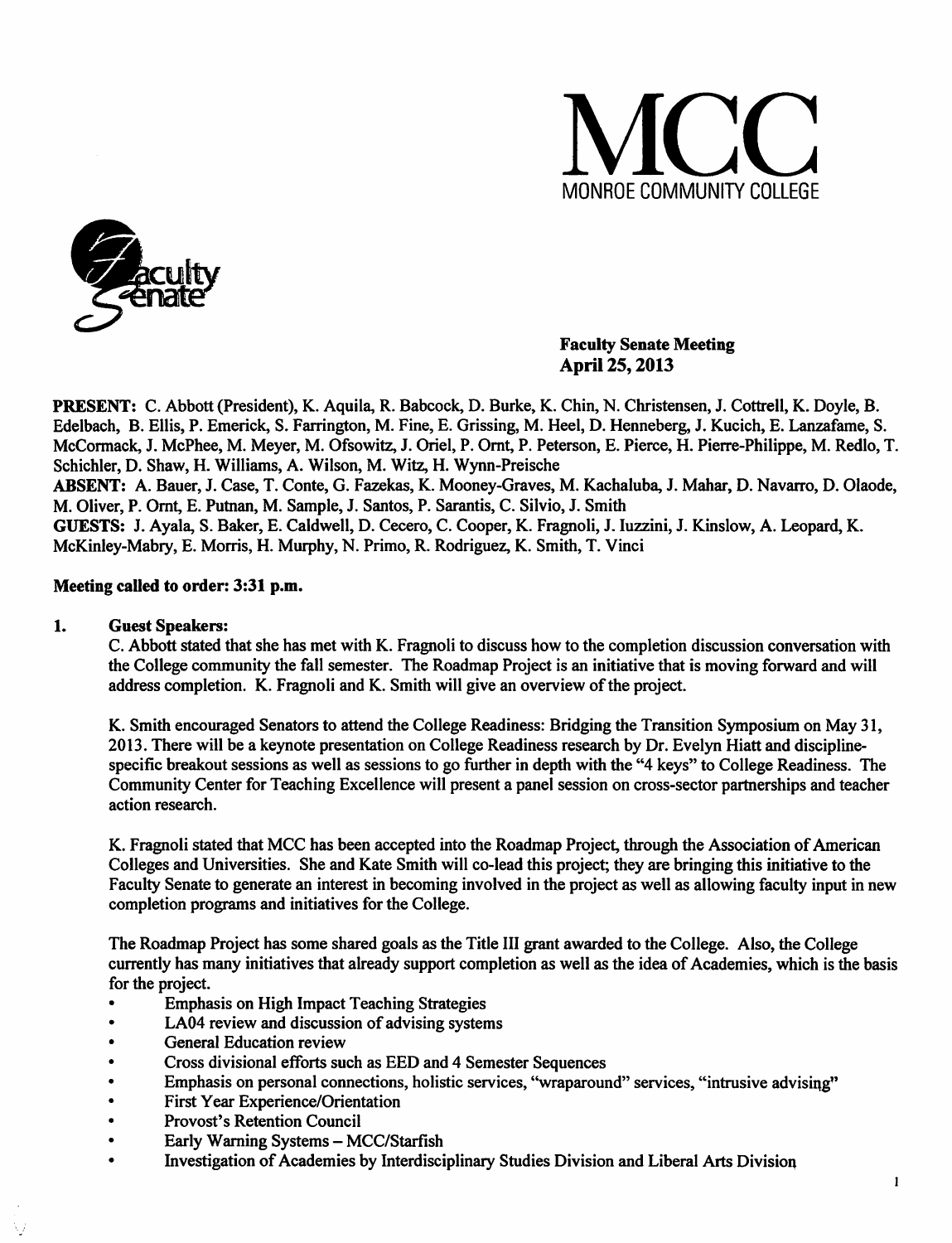- *• Title HI, Student Success Collaborative and TRS redesign*
- *\* Re-imagined Division ofInterdisciplinary Programs: Academic Foundations*

*K. Fragnoli explained the following concepts that are incorporated into the Academies:*

- *A system/infrastructure that guides students from enrollment to the 30 credit milestone*
- *Cohort-based: Shared interests/degree areas*
- *Personalized attention and support during first year*
- *Focused, mandatory orientation system*
- *• Cross divisional collaboration*
- *• Consistent integration ofhigh impact practices*
- *• Contextualized learning*
- *Career planning and development*
- *Use ofearly warning systems and interventions*

*K. Smith stated the Academies model was also a recommendation from the committee for Redesign ofthe Interdisciplinary Program Division. The Academies is a new infrastructure for supporting students as they come* to campus in a cohort-based model offering support for the student for the first 30 credits. K. Smith explained that *the model for the project is based on the program at Queensboro Community College (QCC). However, a steering committee is being formed to develop a model specific to MCC. The key to the program's success is cross-divisional collaboration.*

*After application and acceptances, each student at QCC is placed in a Academy based on their interests where they will receive support throughout their first 30 credits. The QCC model includes the following:*

- *There are six Academies - every student is placed into an academy*
- *• Six Academies: Business, Education, Visual and Performing Arts, STEM, Health Related Sciences, Liberal Arts*
- $\bullet$ *Freshman Coordinator*
- *Faculty Coordinator*  $\bullet$
- *Academic Specialist for High Impact Strategies*
- $\bullet$ *High Impact Faculty Team (12)*
- $\bullet$ *Academy Assessment Specialists (2)*
- *Required Orientation and Success Course*  $\bullet$
- *Required use ofe-Portfolio*  $\bullet$
- *Use ofEarly Alert System*  $\bullet$
- *All students engage in at least 2 high impact strategies within first 30 credits*
- $\bullet$ *At 30 credits they transition out ofacademy (under review)*

#### *Question:*

*Does QCC still have divisions? K. Smith stated there still are divisions and departments within the Academies at QCC.*

*What is the enrollment numbers for QCC? K. Fragnoli stated that there are approximately 16,000 which is similar to MCC, which was an important requirement when reviewing other schools' models. She pointed out that the project is in the early stages however using a model with a similar scale to MCC*

*K. Fragnoli gave the following goals for the MCC Academies*

- *Create an institutional structure that provides a clear "roadmap" to successfully lead students from entry, through important milestones, to completion.*
- *Establish a system that allows high impact practicesto be consistently integrated, across the institution, into students' early experiences on campus and support faculty efforts to engage in innovative pedagogy*
- *Leverage and coordinate programs/processes that arealready occurring in "silos" on campus.*
- *Begin with a targeted population: TS01 and LA01and establish systems that can be replicated on a larger scale, and potentially across the College*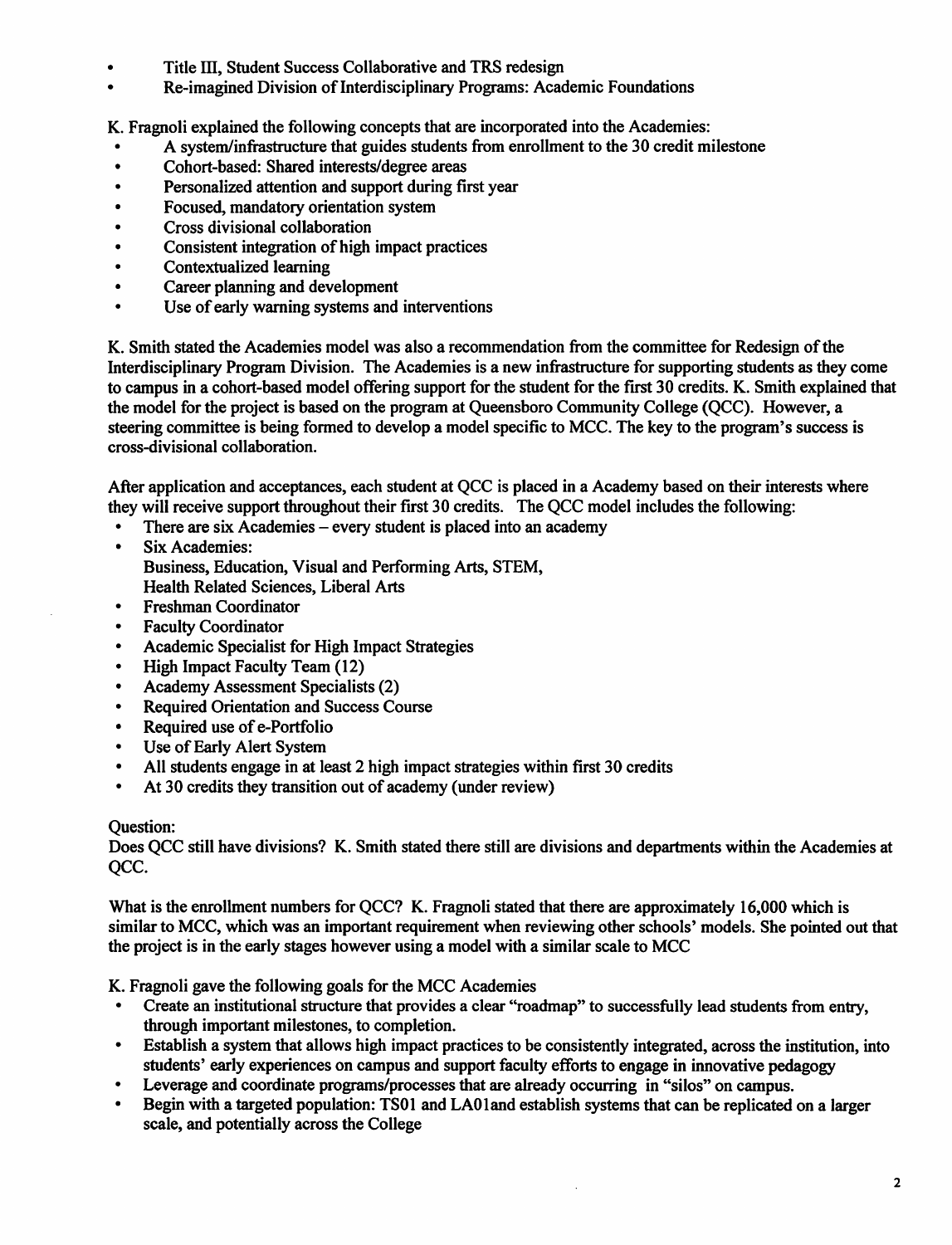K. Fragnoli gave the timeline for the project. She encourages faculty to get involved and offer input on the project. Please contact Kate Smith, Interim Dean Interdisciplinary Studies x3197 or Kristen Fragnoli, Dean Liberal Arts x3369 for more information.

### 2. *Announcements:*

a. C. Abbott announced that in an effort to continue to improve communication the Executive Committee will be meeting with the President's Cabinet June 6,2013. She will report back to the Senate on the meeting. b. C. Abbott reminded the Senators about the Carmen Powers Legacy Lecture April 26,2013 at 2:00 p.m.

## 3. *Student Announcements*

No student announcements.

### *4. The minutes from the April 25,2013 Faculty Senate meeting were approved.*

### *5. Action Items:*

*a. Curriculum:*

1 New Program:

NP3F CERT Agricultural and Food Studies *Motion:* To approve the new program *Motion seconded Discussion:* No discussion *Motion passed.*

### 4 Program Revisions:

PR3S AS Fine Arts

PR4S AS Diversity and Community Studies-Cultural Studies

- PR5S AS Diversity and Community Studies-African American Studies
- PR7S CERT Precision Tooling

*Motion:* To approve the course program revisions

*Motion seconded*

*Discussion:* No discussion

# *Motion passed.*

# *b. Academic Policies Committee: grade submission deadline for fall 2013,2014*

E. Grissing stated that Educational Technology Services (ETS) requested that the Academic Policies Committee (APC) re-examine the deadline for submission of grades in the fall semester and recommend that it be moved to dates before the December holiday break, if possible. The reason for this request is to provide greater time and flexibility to ETS in addressing computer network issues and upgrades over the period when the College is closed.

APC examined the Academic Calendars for 2013-2014 and 2014-2015 (already published) and feels the request can be reasonably accommodated. (The Committee makes no recommendation at this time for 2015- 2016 and beyond.)

In fall 2013, the last final exam is on Thursday, December  $19<sup>th</sup>$  and grades are presently due on Monday, December 30<sup>th</sup>. APC proposes changing the grade due date to Monday, December 23<sup>rd</sup> at the end of the day ("midnight").

In fall 2014, the last final exam is on Thursday, December  $18<sup>th</sup>$  and grades are presently due on Monday, December  $22<sup>nd</sup>$  at noon. APC proposes changing the grade due date to Tuesday, December  $23<sup>rd</sup>$  at noon. E. Grissing stated that he has received concerns from faculty that use the scantron services to have their final exam graded. In the past, there have been delays in getting the information, which delayed entering final grades. E. Grissing spoke with R. Bertram about the concerns. R. Bertram explained that there was an issue just this past December with the equipment however, the problem been resolved and there should not be any delays in the future.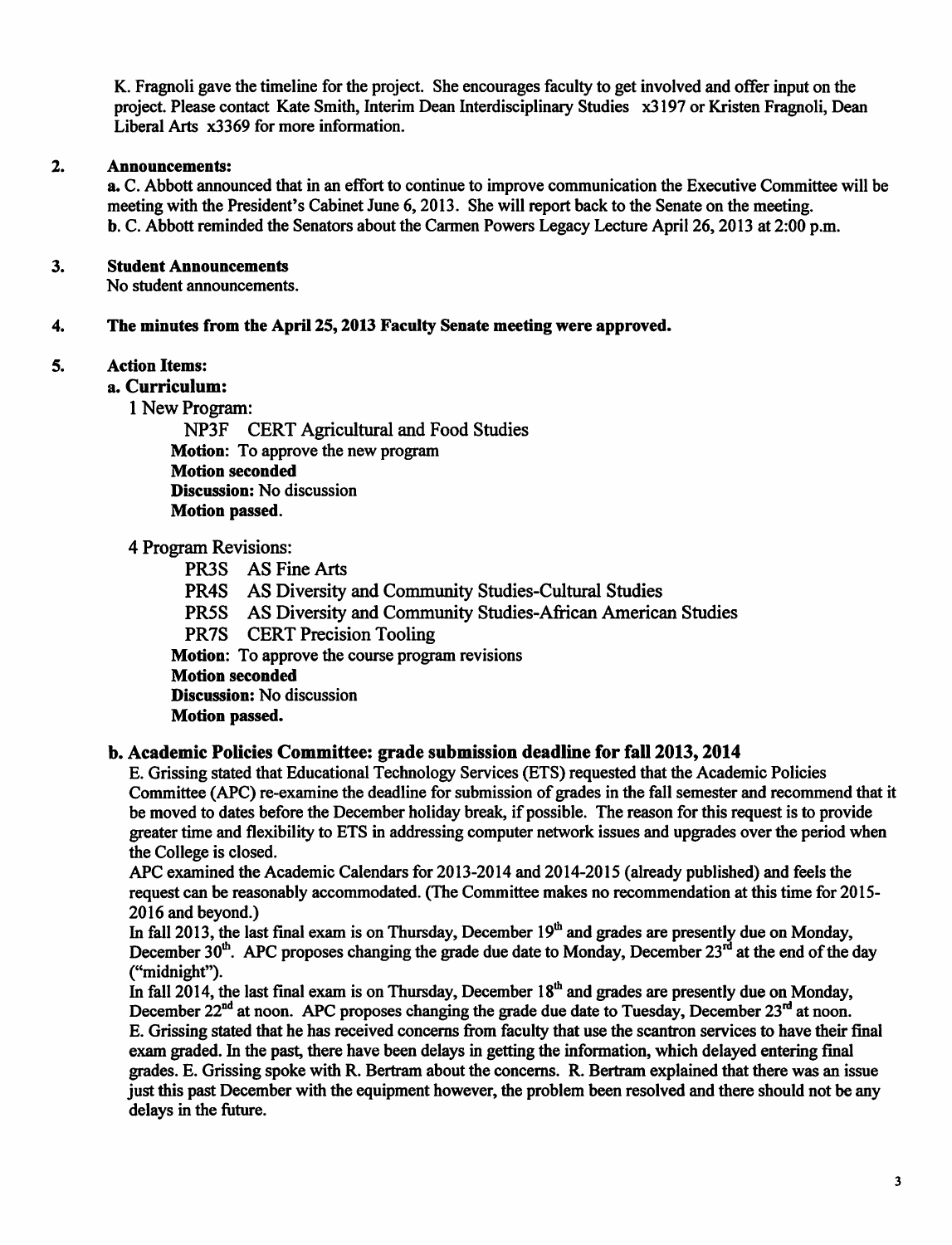# *Motion:* To support the grade submission deadline recommendation for fall 2013,2014 *Motion seconded*

#### *Discussion:*

K. Chin stated that her constituents were concerned that an earlier date could potentially cause a greater interruption for students who were trying to make transactions (i.e. pay tuition bill). Also, since there is a drop-for-non-payment in January, there is a concern that a potential greater system downtime could have an impact on the drop-for-non-payment. System downtime should be kept to a minimal time period. E. Grissing stated that ETS is aware that students need access to the network for payment of tuition bills for at least a portion of the holiday break week and this why they try to minimize the "downtime" as much as possible.

S. Farrington stated that he would like to address several concerns he has received from his constituents in the World Languages and Cultures Department. His department only gives final exams during finals week. Therefore, they feel they are being penalized for following the college-wide policy. In addition, the deadline seems to be inconveniencing a large number offaculty to benefit a small group. E. Grissing stated that only about 30% of faculty give final exams and the deadline is similar to the deadline for the spring semester. B. Ripton pointed out that there are very few exams given on the last day of exam week therefore, there should be enough time to complete grading and submit grades. The exam schedule is rotated giving faculty different exam days each semester. *Motion passed.*

### *c. Vote to Support: FCCC Resolutions*

Resolution Urging Implementation within Open SUNY of Principles of Academic Freedom and Faculty Control of Curriculum (FCCC Resolution #G2 2012-2013)

Resolution on 64-Credit Limit for A.A., A.S., A.A.S. and A.O.S. Degrees #ASA1 2012-2013 *Motion:* To support the FCCC Resolutions

*Motion seconded Discussion:* No discussion. *Motion passed.*

#### *6. Standing Committee Reports*

#### *Academic Policies* (E. *Grissing)*

E. Grissing reported the following:

- The Committee is still waiting on a few more department to complete the survey on the Student Opinion of Course and Faculty questionnaire.

- The Committee has reviewed and approved an amendment to Faculty Senate Resolution 1.1.4 (Repeat Courses) based on a recommendation presented by the FACE Committee. The current policy is that the last grade received from a repeated course is counted when calculating a student's GPA. However, due to changes in federal financial aid requirements and keeping in line with many colleges' policies, it is recommended that the highest grade of a repeated course be counted in a student's GPA. The Executive Committee discussed the change and agreed with the recommendation. There will be a vote at the May Faculty Senate meeting.

#### *Curriculum Proposals (H. Wvnn-Preische)*

H Wynn-Preische reported the following:

- The curriculum committee has given final approval to the following:
	- 3 New Courses: NC23F PSC 110 Practicum in Public Safety Telecommunicator NC8S EBL 101 Experience Based Learning NC1S HUM 250 Introduction to Aging for the Human Services Worker 1 Course Deactivation: CD1S SOC 120 African Society and Culture 1 New Program:
	- NP3F CERT Agricultural and Food Studies
	- 4 Program Revisions: PR3S AS Fine Arts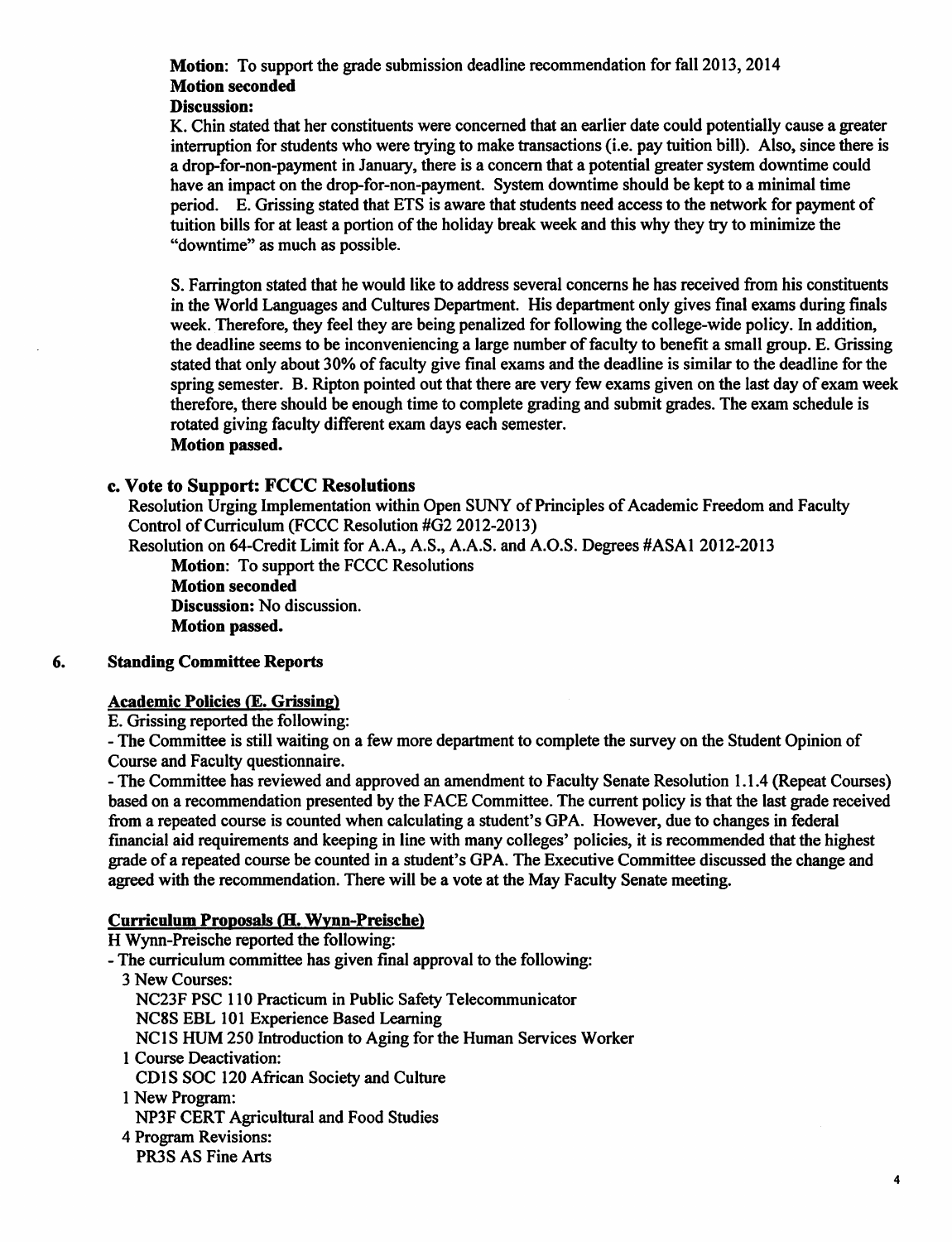PR4S AS Diversity and Community Studies-Cultural Studies PR5SAS Diversity and Community Studies-African American Studies PR7S CERT Precision Tooling - The Curriculum Committee has sent the following to the Faculty Senate for a vote: 1 New Program: NP3F CERT Agricultural and Food Studies 4 Program Revisions: PR3S AS Fine Arts PR4S AS Diversity and Community Studies-Cultural Studies PR5SAS Diversity and Community Studies-African American Studies PR7S CERT Precision Tooling - The curriculum committee has posted the following for Faculty Review until 4/30/13: 5 Course Revisions: CR20S MAR 200 Principles of Marketing CR21S CHE 100 Preparatory Chemistry CR22S CHE 124 General, Organic, and Biochemistry CR23S CHE 145 Preparation for General College Chemistry CR24S CHE 151 General College Chemistry I 1 New Course: NC7S THE 181 Touring Theatre Troupe

#### *Curriculum Special Projects (M. Ernsthausen) No report.*

# NEG *(A. Wilson)*

A. Wilson reported the following:

- The current candidates for the Faculty Senate officers are as follows:

President: Mark Ernsthausen Vice President: David Shaw Secretary: Teresa Schichler

- The current candidates for FCCC representative are as follows:

Bill Drumright

Christy Fogal

Robert Leopard

- Elections for Faculty Senate Officers and FCCC representatives will be held on May 1<sup>st</sup> (Brighton Campus) and May  $2<sup>nd</sup>$  (Damon City Campus).

- Senator elections are almost complete and the Executive Committee will approve the final names at its next meeting.

# *Planning (P. Shaw)*

D. Shaw reported that the Committee is meeting with E. Martin chair of the Classroom Committee on May 13, 2013. He asked the Senators to forward any classroom concerns to him for discussion at the meeting.

# *Professional Development (H. Williams)*

H. Williams reported the following:

- The Carmen Powers Legacy Lecture Award is April  $26<sup>th</sup>$  at 2:00 p.m. The speakers will be Ray Shea and Dick Ryther.

- The Committee has forwarded its recommendations to the President for Hanson Excellence in Teaching and MCC Excellence in Professional Service Awards.

- The Committee is working on the June Professional Development workshop that has been scheduled for June 12,2013.